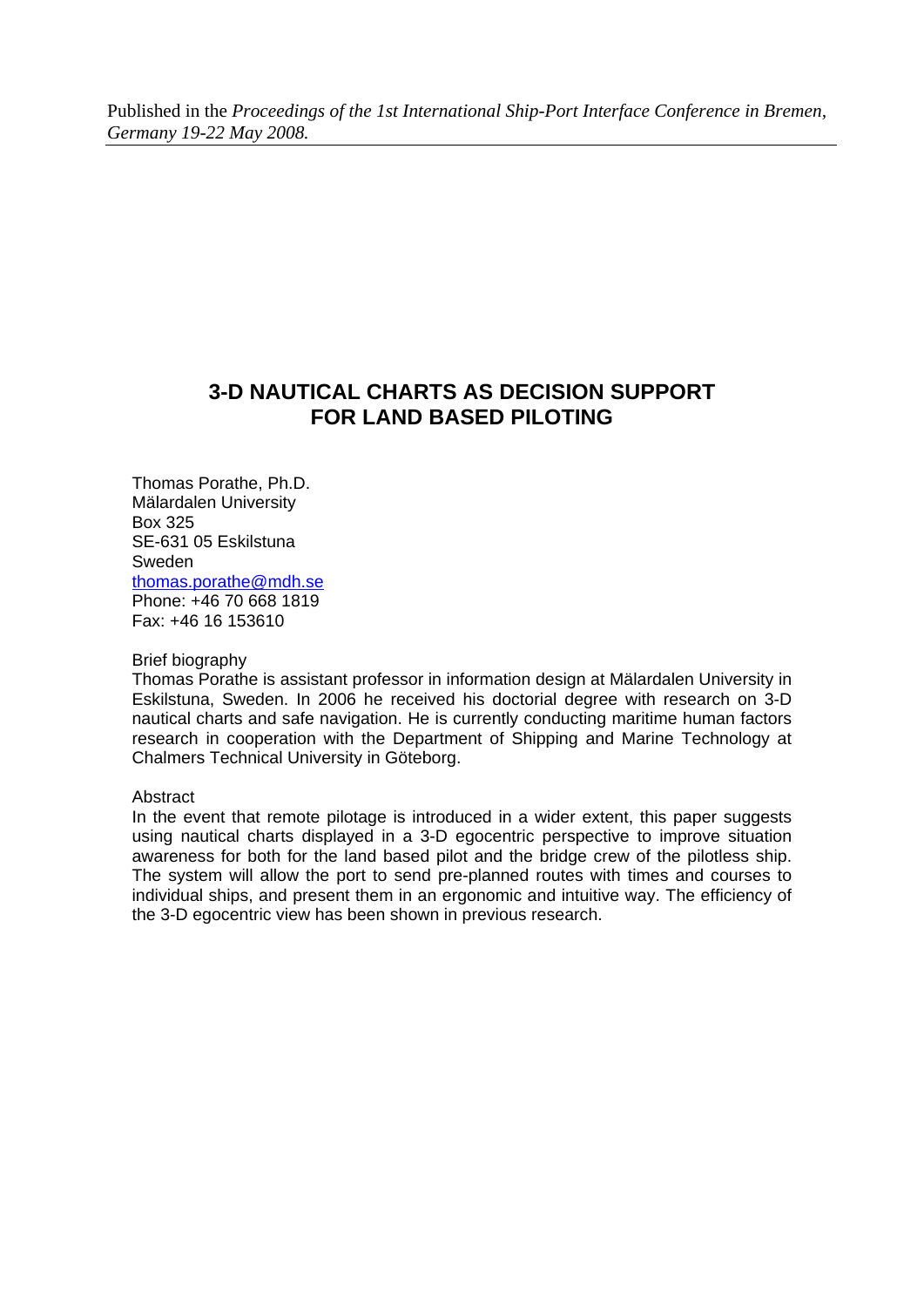## **1 INTRODUCTION**

In recent years attention has been brought to the possibilities of *land based* or *remote pilotage*. There are many different opinions among stakeholders of whether remote pilotage is a realistic and safe possibility. Remote pilotage is however practiced in certain circumstances when the weather conditions are such that the boarding of a pilot at sea is considered dangerous.

In Sweden an official inquiry 2007 has presented its results and recommended that trials should commence in a limited scale (Grundevik, 2007).

## **1.1 Pilotage**

Navigation is the task of planning and control of a ships motion. The captain has always the final responsibility for the navigation, even with a pilot on the bridge. However, in practice the navigation is most often left to the pilot. A pilot is an expert of the local waters and has an extensive skill in manoeuvring a large variety of ships in those waters. The crew might know more about the manoeuvring characteristics of the individual ship, but the pilot will often have more practical experience actually manoeuvring ships (van Westrenen, 1999, p. 67). Without a pilot onboard the captain and the bridge crew will rely on advice from shore to help in entering an unknown port.

The Vessel Traffic Service (VTS) is a land based organization designated to watch over and relay information to ships in its designated area. VTS operators may give advice to ships in navigational matters. In some VTS centres the operators are master mariners, but often they are just trained as VTS operators. A land based pilot will serve in a centre similar to that of a VTS. From a liability point of view his or her services will still be "advice", just like for the onboard pilot. The question is will and can the control of the ship be handed over to the land based pilot in the same way as it in practise is done today?

# **1.2 Technical and cognitive challenges**

If the pilot is indeed placed in place in a land based location a lot of challenges that has to be dealt with become a reality.

- Will the spatial and time resolution of today's radar and AIS systems allow a pilot to remotely navigate a ship by heading or rudder control, or will the pilot only have the possibility to advice the onboard crew?
- To what extent does today's radar and electronic chart display modes facilitate direct ship handeling without an out-of-the-window view?
- Will there be technical facilities available for the pilot to enhance his situation awareness from the ships point of view, e.g. TV camera views from the ships bridge perspective?
- Will the remote pilot control one ship at a time or will he like air traffic controllers handle several ships at a time?
- What systems will be available to facilitate for the onboard crew if they will be left with the physical control of the ship?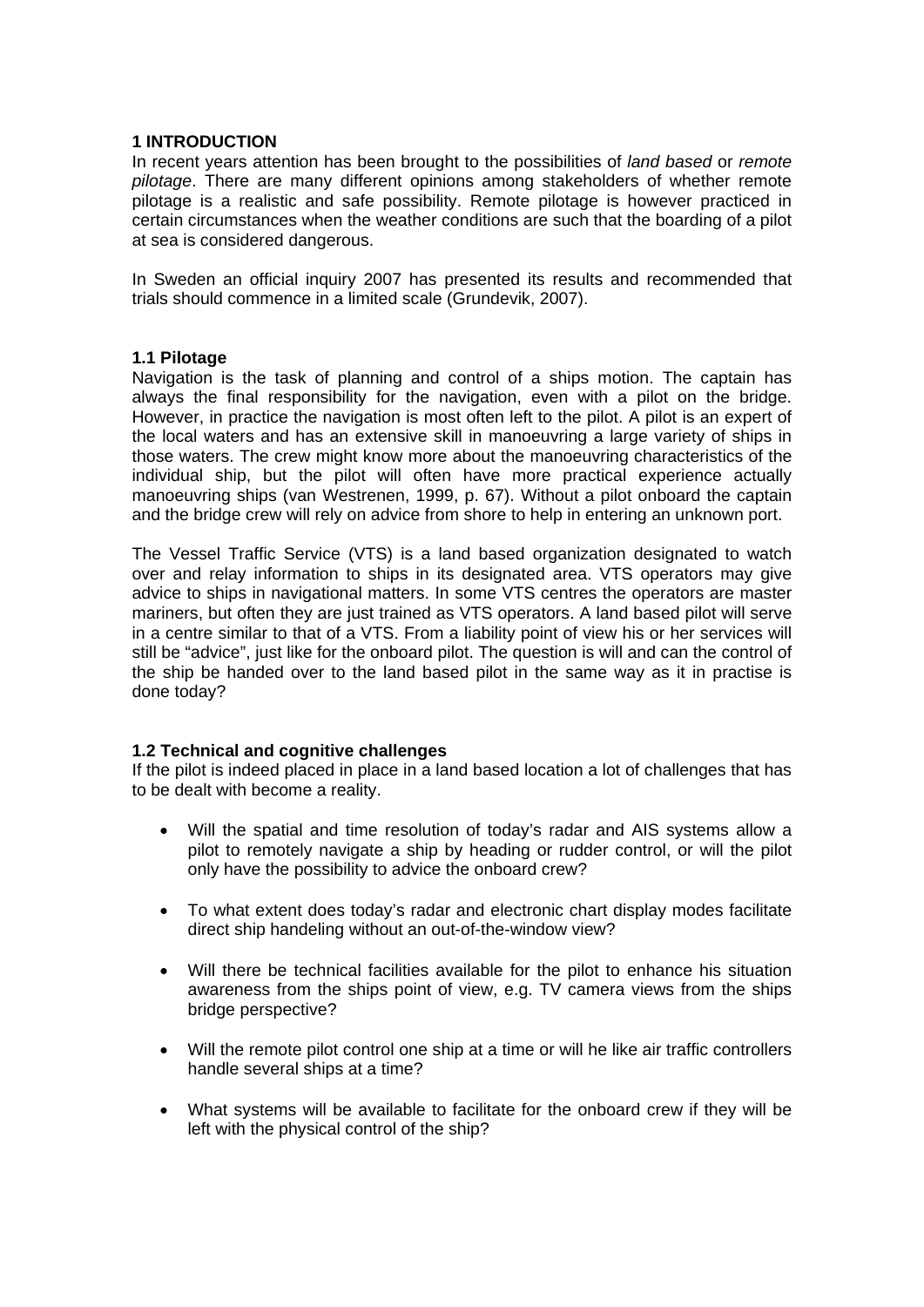According to van Westrenen, who in1999 published a study on Rotterdam pilots, one of the most important types of information for a pilot is the rate-of-turn of the ship. This is generally derived from the outside view. The relative shift of the bow to the environment is an accurate and reliable rate-of-turn indicator. The rate-of-turn instrument is hardly ever used according to van Westrenen. He instead observes that pilots generally use onboard instruments very sparsely and in periods of high workload spend up to 90 % of the time observing the fairway in front of the ship (p. 131).

#### van Westrenen concludes:

My results have shown that the workload of the pilot is the direct result of short-term planning, and this short-term planning directly depends on the actual movements of the ship particularly in relation to the visual environment. Radar does not provide such information therefore the short-term planning-task must be done by someone on board. The [remote] pilot behind the radar can only inform the crew about the long term plan that they must follow, because he has only limited information which a radar provides about the ship's state (at this moment only position), because of the inaccuracy of the radar, and time delays in the scanning system. (van Westrenen, 1999: p. 132)

The observations of van Westrenen that the egocentric out-of-the-window view is the preferred one in the conning situation is supported by a laboratory experiment conducted in a maritime human factors research project conducted by Malardalen and Chalmers Universities in Sweden. In the next section I will give a brief overview of this experiment.

## **2 AN EXPERIMENT WITH NAVIGATION IN A 3D EGOCENTRIC CHART VIEW**

The start of this research was an observation that some high speed military and civilian vessels navigate using radar in head-up mode and electronic chart in north-up mode. To integrate these two exocentric (bird's-eye) views of the world with the egocentric (out-of-the-window) view to a coherent mental model in real-time as the boat travels through a complicated archipelago in 40 knots is a difficult task with high cognitive demands. The goal for the research project was to search for ergonomic improvements in the information design and display of nautical charts to allow cognitive off-loading and facilitate safe navigation.

The general idea was to allow the navigator to access chart data from an egocentric viewpoint, a *bridge perspective* similar to the out-of-the-window view but with chart information layered on top of a synthetic 3-D view of the world. The hypothesis was that by removing the need for cognitively demanding mental rotations the workload of the navigator could be decreased. This might be desirable in the conning situation in for instance high speeds or in confined waters when decision time is short.

To test the hypotheses an laboratory experiment was conducted in a 6 by 6 meters maze where first 45 amateurs and later 30 trained bridge officers drove a small cart using four types of chart displays: an ordinary paper map, an electronic chart in northup mode, an electronic chart in head-up mode and the new 3-D egocentric view. In the maze the participants drove the cart as fast as possible along a narrow track that only was visible on the maps. If they came outside the track a siren sounded and a "grounding" was logged. Navigation was done using the chart and some landmarks in the maze. The efficiency of the different chart types was judged by the decision time (the time it took to navigate through the maze) and the number of groundings made. After each participant had finished driving though four different, but equally difficult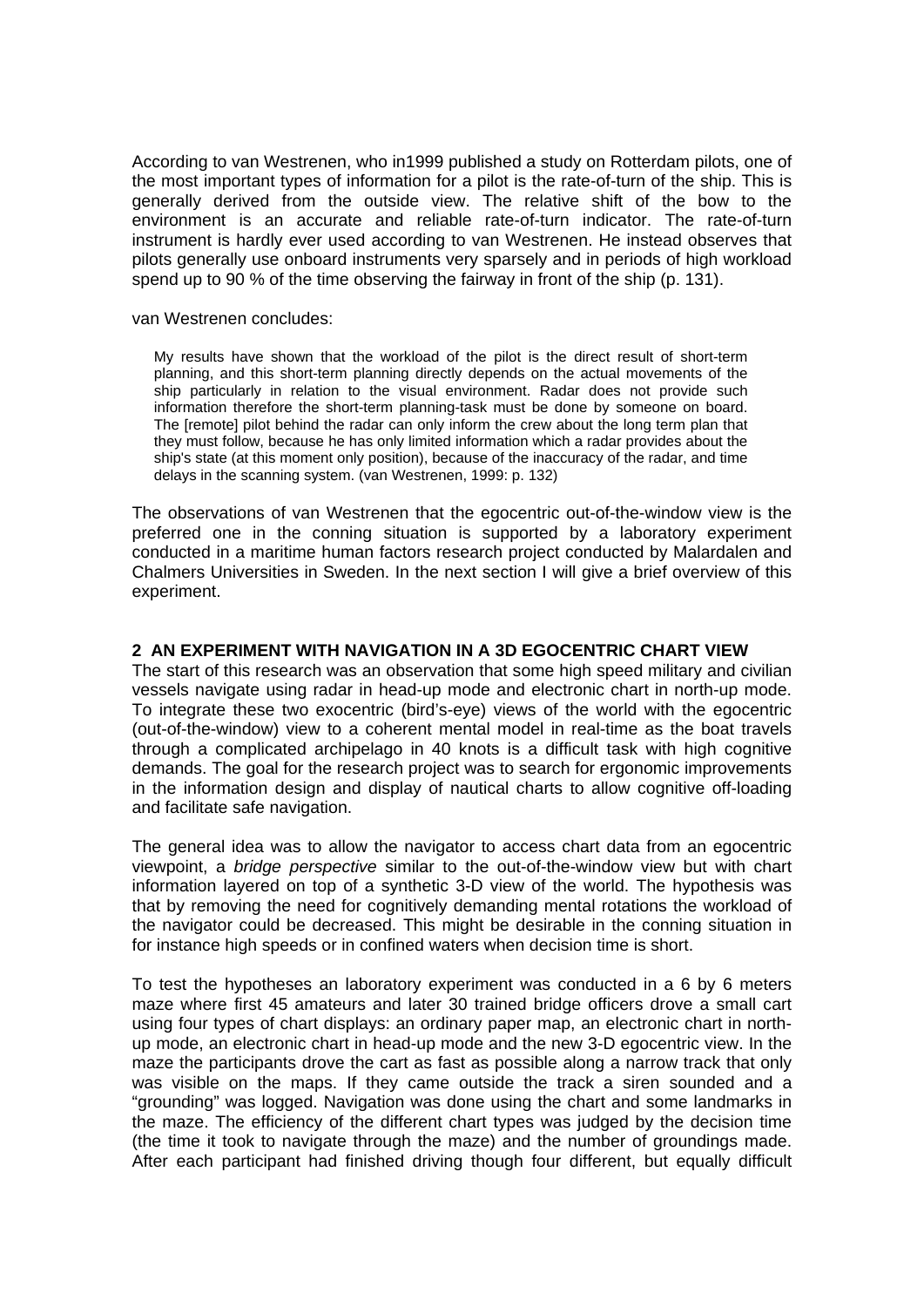mazes using the four map types in a randomised order the where asked to make a subjective ranking of the user-friendliness of the map systems. The results are presented in Figures 1 and 2 below.



Figure 1. Time-on-track (left) and number of groundings (right) in the laboratory maze using the four different map types (x axes) for the university group of 45 participants and the bridge officer group of 30 participants. The results shows that decision making was fastest and the number of errors fewest in the 3D egocentric chart system. (Porathe, 2006; Prison & Porathe, 2007)



Figure 2. The result of the subjective ranking of the user-friendliness of the four map systems: The subjects were asked give a 1 to the map system they found the most easiest to use, a 2 to the second easiest and so on. The result clearly showed that the participants found the 3-D egocentric view to be the easiest to use. (Porathe, 2006; Prison & Porathe, 2007)

The results of the experiment clearly showed that the egocentric 3-D view was the most efficient map display mode. The decision time (measured by the driving time though the maze) was the shortest and the number of errors (measured by the number of "groundings") was the fewest. For a thorough presentation and a discussion of the validity of the experiment see Porathe (2006) and Prison & Porathe (2007).

Based on the findings presented above a prototype 3-D nautical chart system has been developed and in the following an application of this 3-D chart, adapted for remote pilotage, is suggested.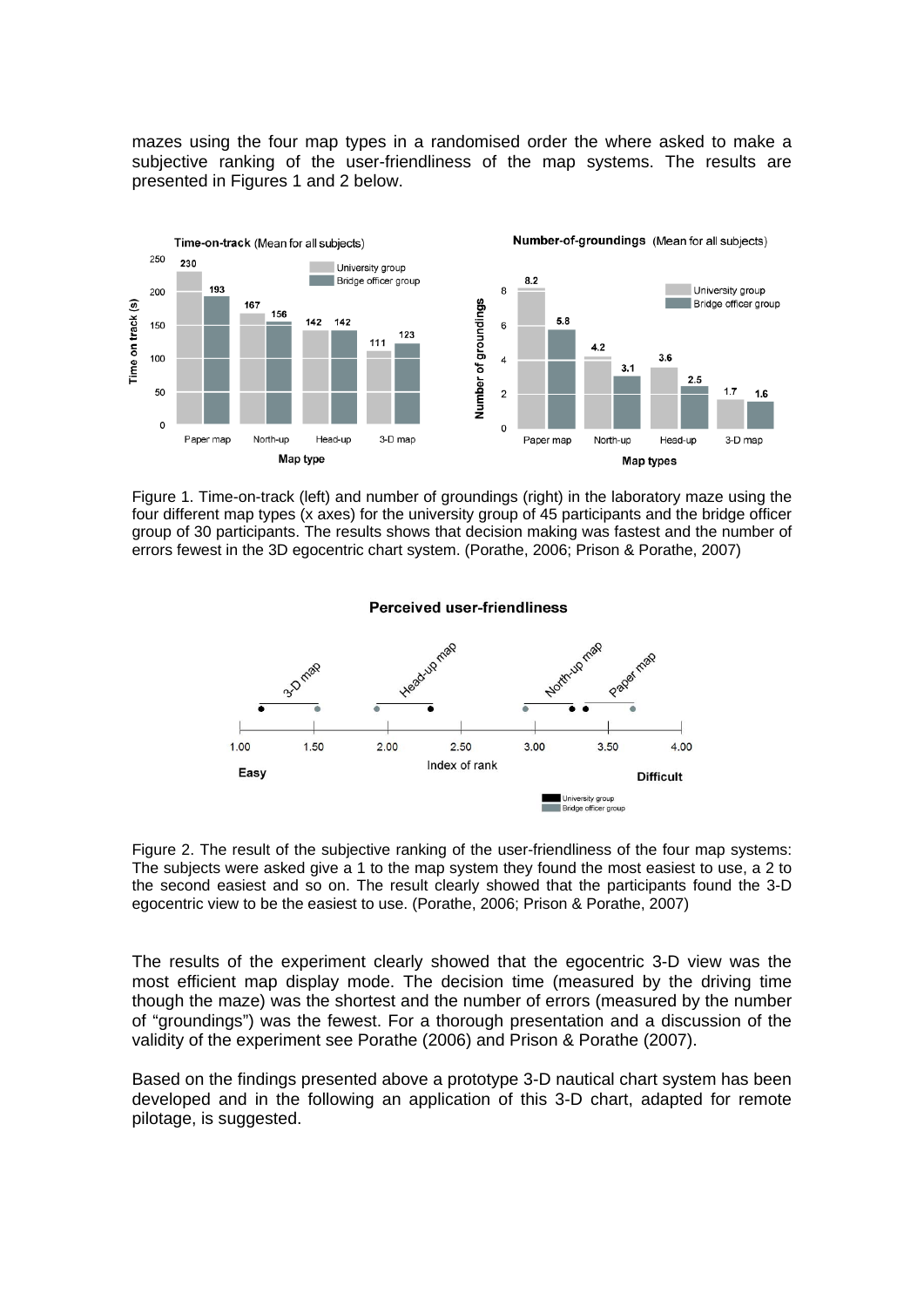# **3 HARBOUR TRAFFIC APPROACH GUIDE (HaTAG)**

The suggested prototype application addresses two of the problems that may be a result of practising remote pilotage:

- 1. How to improve situation awareness of the pilot at a remote location.
- 2. How to help and guide the bridge crew of the pilotless ship entering an unknown approach.

In the following some of the main features of the prototype 3-D egocentric Harbour Traffic Approach Guide will be presented.

# **3.1 The bridge view and visual iconicity**

The major problem with the traditional exocentric map view is the need for making cognitively demanding mental rotations to be able to compare the chart with the real world. This comparison becomes particularly difficult if the location is unknown. It is also complicated by the fact that the traditional chart often lack information about heights and forms of landscape, buildings and landmarks. The 3-D chart will contain this information and will in an intuitive and direct way make a comparison possible. In Figure 3 top, the 3-D chart with its navigational information can be compared with the out-of-the-window photograph from the same position.



Figure 3. Top, a screen dump from the prototype application showing Vinga lighthouse, heading west using the northern fairway departing from the port of Göteborg, Sweden. Bottom, a photograph from the same position.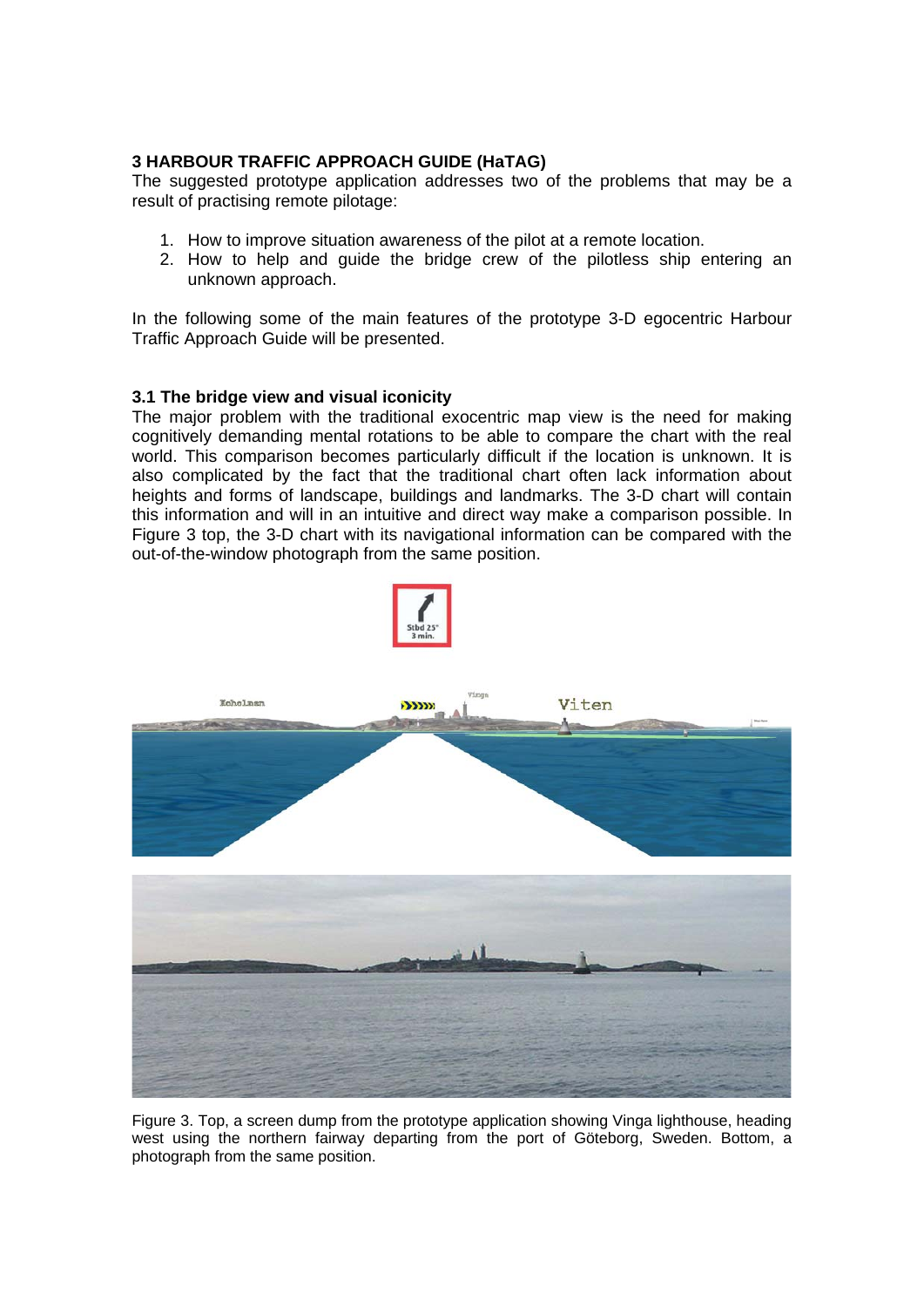It should be noted that although the egocentric 3-D view might be preferable in the conning situation, the traditional exocentric bird's-eye view is to prefer in most other situations when planning and overview is needed. The 3-D chart allows the user to "fly up" to a traditional chart view with a simple key stroke.

## **3.2 Individual tracks for approaching ships**

.

The movements in space and time of each ship entering or departing to or from the harbour are planned in advanced and ships will log on to a web site to see its individual track data (see Figure 4). The 3-D chart will be uploaded to the ship so it will be available also if there is a transmission breakdown and also allow a faster updating frequency (30 Hz) from a local INS unit. This is necessary due to the low AIS transmission frequencies. It would be preferable if this high frequency positioning is also transmitted to the remote pilot station.



Figure 4. Example view from the fictive web page of a ship using the Harbour Traffic Approach Guide.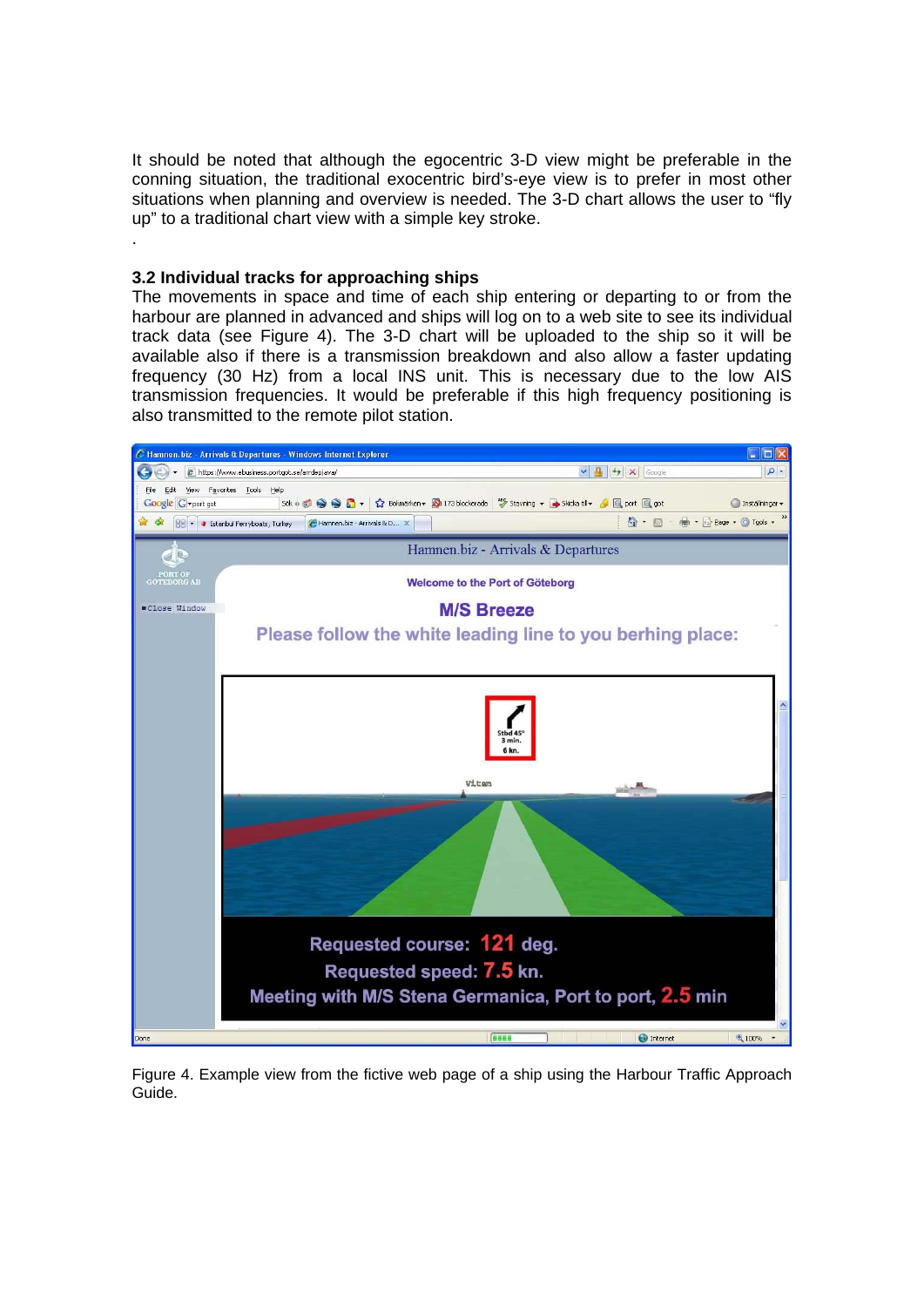The individual track line will lead the ship from the off-shore approach all the way to the individual birthing place or vice versa. To augment safety meetings are planned in advance to suitable positions and in the guide requested speeds and meetings are displayed. The speed could for instance be visualised by a virtual pilot boat travelling in front of the ship (see Figure 5).



Figure 5. Keep your distance to the virtual pilot boat. This could be a simple and intuitive way of requesting a specific speed for the ship under pilotage.

# **3.3 Dynamic NoGo area polygons**

Although a ship is guided by individual track lines which of course are checked for under keel clearance considering draught and tidal situations, there could be a need to display available free water in the case of emergency evasive manoeuvres or machine failure. This will be done by displaying dynamic NoGo area polygons for areas with too shallow water for the individual ship (see Figure 6). These polygons can be displayed and updated in real-time based on the current draught, heave and squat of ship as well as the present water level according to tidal tables or sensor data. For a detailed presentation of how this is done see Porathe, 2006.



Figure 6. Dynamic NoGo area polygons for a ship of 45 feet of draught in a high and low water situation in the Göteborg archipelago.